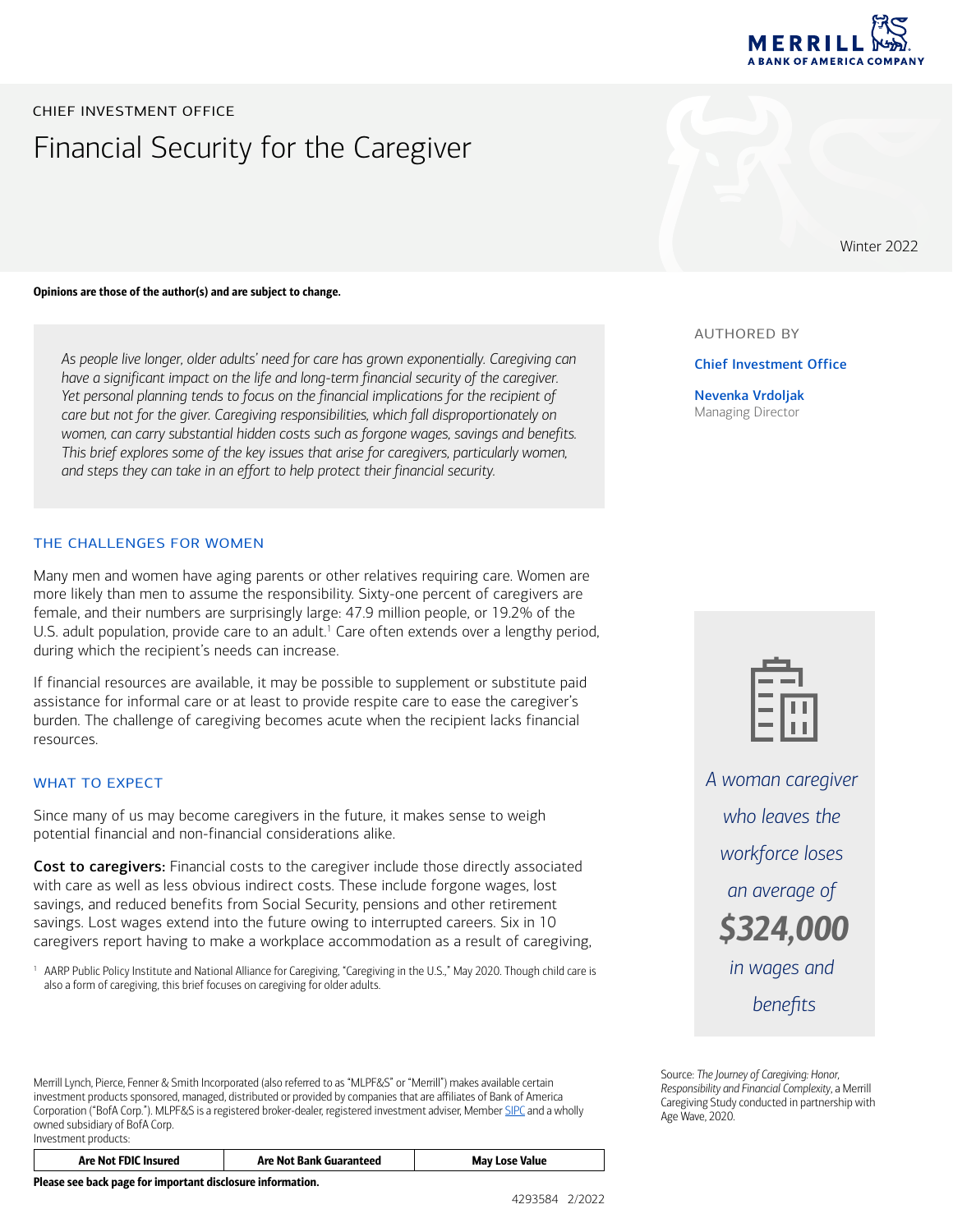<span id="page-1-1"></span>such as cutting back on working hours or taking a leave of absence. For women, the average lifetime cost of dropping out of the workforce or reducing hours worked in order to provide care is an estimated \$3[2](#page-1-0)4,000.<sup>2</sup>

Case study: Exit the workforce, with lower wages upon re-entry—Both Sam and Olivia start contributing to retirement at age 25. The table below shows their annual retirement contributions from 25 to when they both retire. Sam consistently contributes toward retirement and progressively increases his annual contributions. Olivia initially contributes \$3,000 but then takes time off to care for her elderly parents, from age 31 to 35 and again from 45 to 50. When Olivia returns to the workforce, her income has diminished significantly, leaving her unable to contribute as much to her retirement account as before. Sam's total accumulated retirement assets are \$546,500, while Olivia's is \$232,500. The difference between the two is substantial: \$314,000.

# Table 1: Annual retirement contributions of Olivia and Sam

| Age    | $25 - 30$ | $31 - 35$ | $36 - 44$ | 45-50   | $51 - 65$ |
|--------|-----------|-----------|-----------|---------|-----------|
| Olivia | \$3,000   | \$0       | \$2,500   | \$0     | \$2,000   |
| Sam    | \$3,000   | \$4,000   | \$4,500   | \$5,000 | \$6,000   |



# Exhibit 1: Retirement assets of Olivia vs. Sam

Note: Assumes a hypothetical annual rate of return of 5%. The total cost to the caregiver also includes lost wages and reduced benefits from Social Security, which are not shown here.

Source: Calculations by the Chief Investment Office.

Estimates of various investment results are hypothetical in nature, do not reflect actual investment results and are not guarantees of future results. Investing involves risk, including the possible loss of principal.

**Duration of care:** Some situations require care for a limited period of time, while others require lifelong support. For example, assistance following surgery is often short-term. After a stroke or major accident, care may last much longer. People with limited mobility may need care indefinitely or until they acquire assistive devices. Others, grappling with degenerative diseases such as Parkinson's or Alzheimer's, may face mounting needs for care. The average duration of caregiving is 4.5 years. Twenty-seven percent of those requiring care receive it for one to four years; another 29% require five years or more.<sup>[3](#page-1-2)</sup>

<span id="page-1-5"></span><span id="page-1-3"></span>Experience of caregivers: An Associated Press/National Opinion Research Corporation (AP/NORC) study provides insights about how people feel about providing care. Sixteen percent of Americans age 40 and older who expect to provide care to an aging family member or friend feel prepared to do so[.4](#page-1-4)

<span id="page-1-0"></span>[<sup>2</sup>](#page-1-1) Source: *The Journey of Caregiving: Honor, Responsibility and Financial Complexity*, a Merrill Caregiving Study conducted in partnership with Age Wave, 2020.

<span id="page-1-2"></span><sup>&</sup>lt;sup>[3](#page-1-3)</sup> AARP Public Policy Institute and National Alliance for Caregiving, "Caregiving in the U.S., "May 2020.

<span id="page-1-4"></span>[<sup>4</sup>](#page-1-5) Associated Press-NORC Center for Public Affairs Research. 2018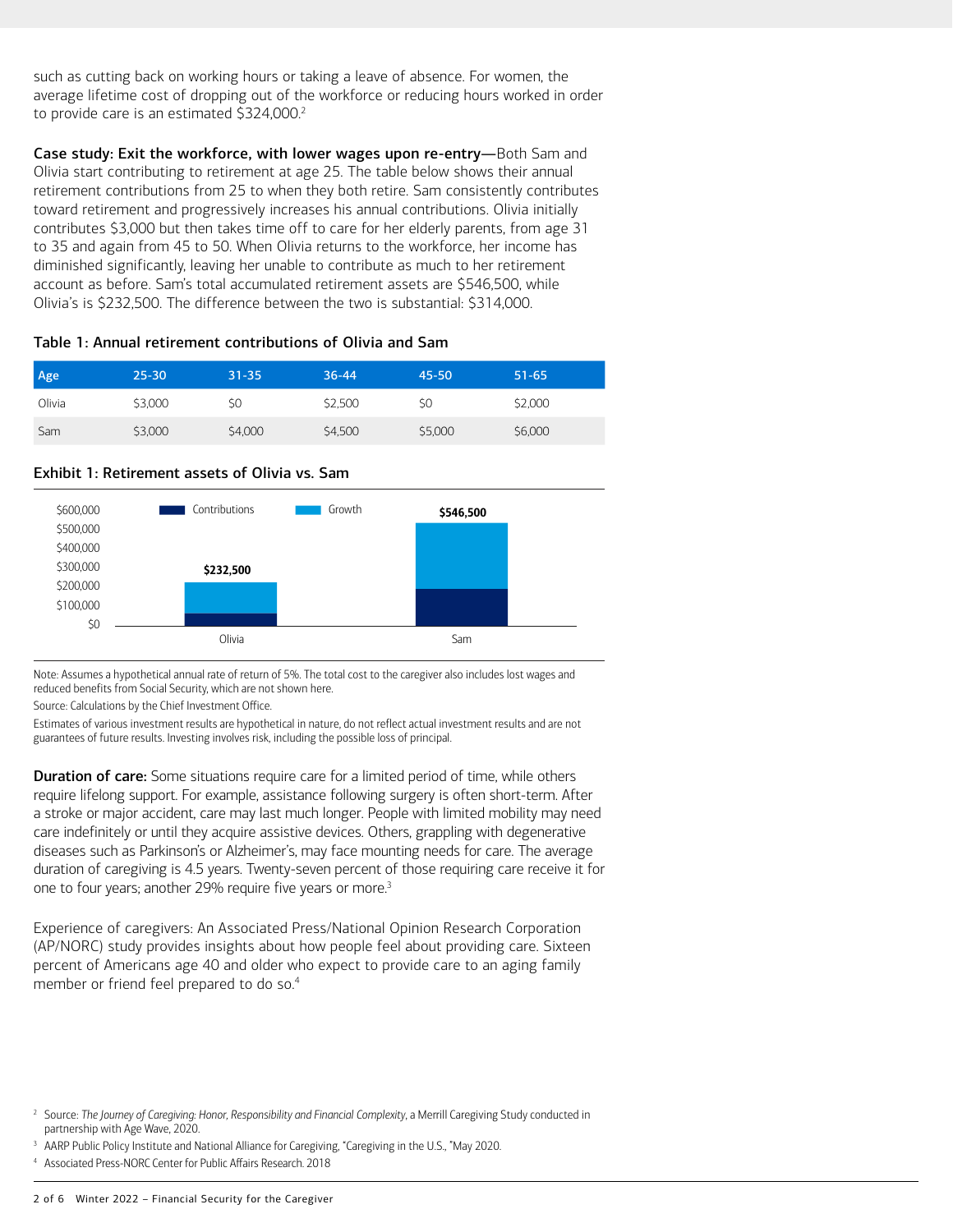<span id="page-2-1"></span>Impact on the caregiver's health: Caregivers often have higher health care costs than the population at large, and their chances of becoming disabled increase as well.<sup>[5](#page-2-0)</sup> Making matters worse, absent regular employment, the caregiver may be ineligible to purchase disability insurance.

Scope of impact: Caregiving affects the majority of adult Americans at some point in their lives. A May 2014 survey by AP/NORC revealed that 60% of Americans over age 40 have had first-hand experience with either providing or receiving long-term care. Twentytwo percent of workers aged 45 to 64 are caring for a parent, and 20% of all female workers are doing so.

# WHAT TO DO

Financial support for the caregiver: If one forgoes employment income to provide care, financial security needs to take other forms. The primary earner in the household should consider carrying adequate life and disability insurance and designate the caregiver as beneficiary. The caregiver may also need life and disability insurance. Disability insurance can be difficult to obtain later in life or for someone without a steady employment history.

Consider purchasing long-term care insurance if you are in your 50s or early 60s so that, if needed, you can access a broad range of supportive services and living arrangements.

Make sure to review and update relevant documents: an advance medical directive, a durable power of attorney and a health care proxy. Ensure you understand your role in making financial and health decisions of the person receiving care.

Financial support for care: If the recipient of care has long-term-care insurance or adequate assets, then hiring outside help may be an option. These financial resources may lessen the need for the caregiver to give up a job or reduce working hours. However, long-term-care insurance often does not start paying benefits until the level of care required becomes very intensive. When the person receiving care fails to qualify for insurance benefits, the care can be quite costly.

Choices: The person needing care and his or her family must decide among caregiving options. Who will provide the care and at what level of support? How will the caregiver adjust his or her professional responsibilities to accommodate these changes? Choices may include continuing to work, using short-term leave or vacation, taking a long-term leave, or scaling down hours. Naturally, each of these choices has financial implications.

**Case study:** Whether to reduce hours to part-time work—Jane is weighing her options as to whether to continue to work full-time or reduce her hours to take care of her elderly parents. Working part time would mean no longer making the same level of contributions to her retirement plan as before. The table below shows her annual retirement contributions from age 25 to when she retires at 65 under both full and part time scenarios. If Jane continues to work full time, her total accumulated retirement assets at retirement becomes \$523,800. By contrast, if Jane chooses to reduce her hours to parttime her assets at retirement is \$273,600. The difference between the two is \$250,200.

### Table 2: Potential annual retirement contributions of Jane

| Age       | $25 - 30$ | $31 - 35$ | $36 - 44$ | 45-50   | $51 - 65$ |
|-----------|-----------|-----------|-----------|---------|-----------|
| Part time | \$3,000   | \$1,500   | \$1,750   | \$2,000 | \$2,000   |
| Full time | \$3,000   | \$3,500   | \$4,500   | \$5,000 | \$5,500   |

#### For illustrative purposes only.

<span id="page-2-0"></span><sup>[5](#page-2-1)</sup> Ankuda, C.K and Maust, D; Kabeto, M; McCammon, R and Langa, K, "Association Between Spousal Caregiver Well-Being and Care Recipient Healthcare Expenditures." Journal of the American Geriatrics Society, August 2017.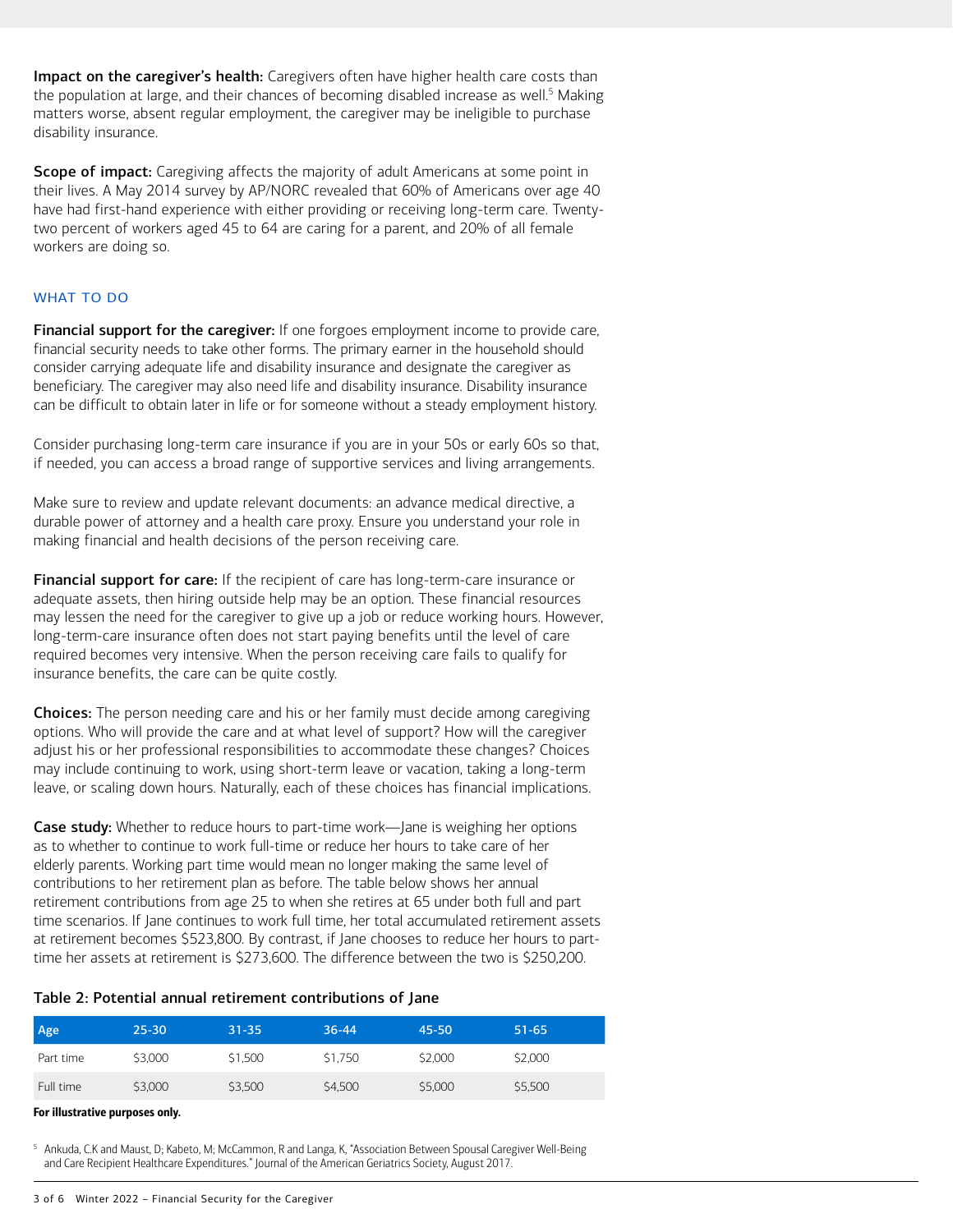# Exhibit 2: Retirement assets of Jane: Part time vs. Full time



Note: Assumes a hypothetical annual rate of return of 5%. The total cost to the caregiver also includes lost wages, reduced benefits from Social Security and potential retirement savings.

Source: Calculations by the Chief Investment Office as of March 22, 2022.

Estimates of various investment results are hypothetical in nature, do not reflect actual investment results and are not guarantees of future results. Investing involves risk, including the possible loss of principal.

# **CONCLUSION**

Becoming a caregiver can be a major life change. The financial, emotional and psychological implications of caregiving are substantial, but many people fail to plan ahead. Caregiving choices are complex, ranging from help from family members to community resources and private facilities. Caregiving responsibilities tend to fall disproportionately on women, which can present unique challenges to their financial security, including in retirement. Prompt, prudent planning can go a long way toward mitigating the stresses, financial and otherwise, associated with caring for loved ones. Planning ahead can help you prepare for your future needs and those of your loved ones with confidence.

# TIPS FOR CAREGIVERS

- Develop a household budget and realistic plans for how you will handle reduced pay and benefits if you decide to reduce your hours or stop working.
- When you are working, be sure to contribute fully to your workplace retirement plan. Budget for a regular contribution to an Individual Retirement Account (IRA).
- Before quitting a job (or reducing hours), think about the long-term financial implications and explore alternative options.
- Inadequate resources can place an undue burden on the family of the caregiver. The caregiver should therefore not be afraid to ask other family members to contribute, financially or otherwise.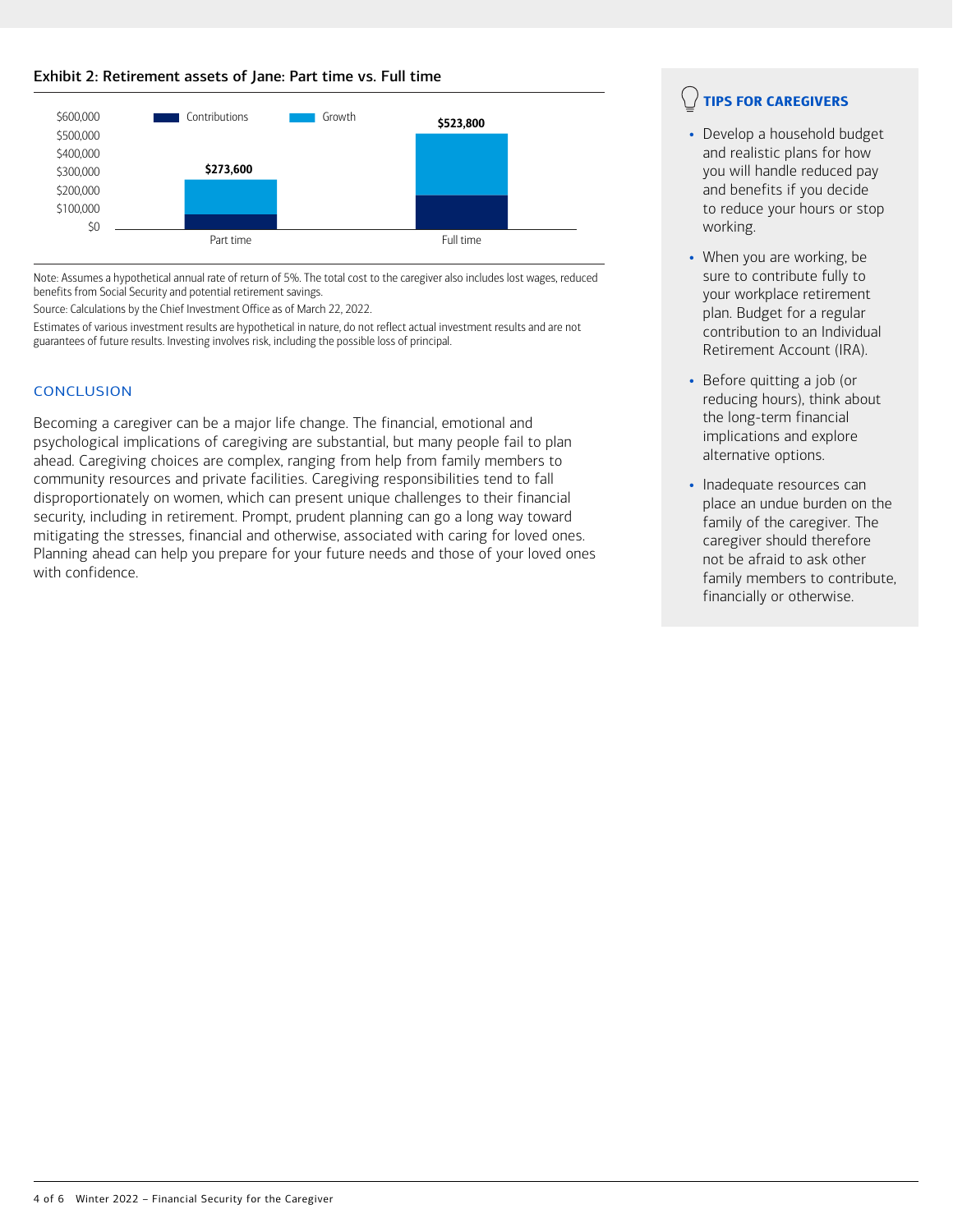# CHIEF INVESTMENT OFFICE: WOMEN AND FINANCIAL SECURITY SERIES

Women and Life-Defining Financial Decisions The Family and Financial Security Financial Security for the Caregiver Managing Your Career Debt and Homeownership Financial Decisions Near Retirement

For information on these series, please reach out to [nevenka\\_vrdoljak@bofa.com](mailto:nevenka_vrdoljak@bofa.com)